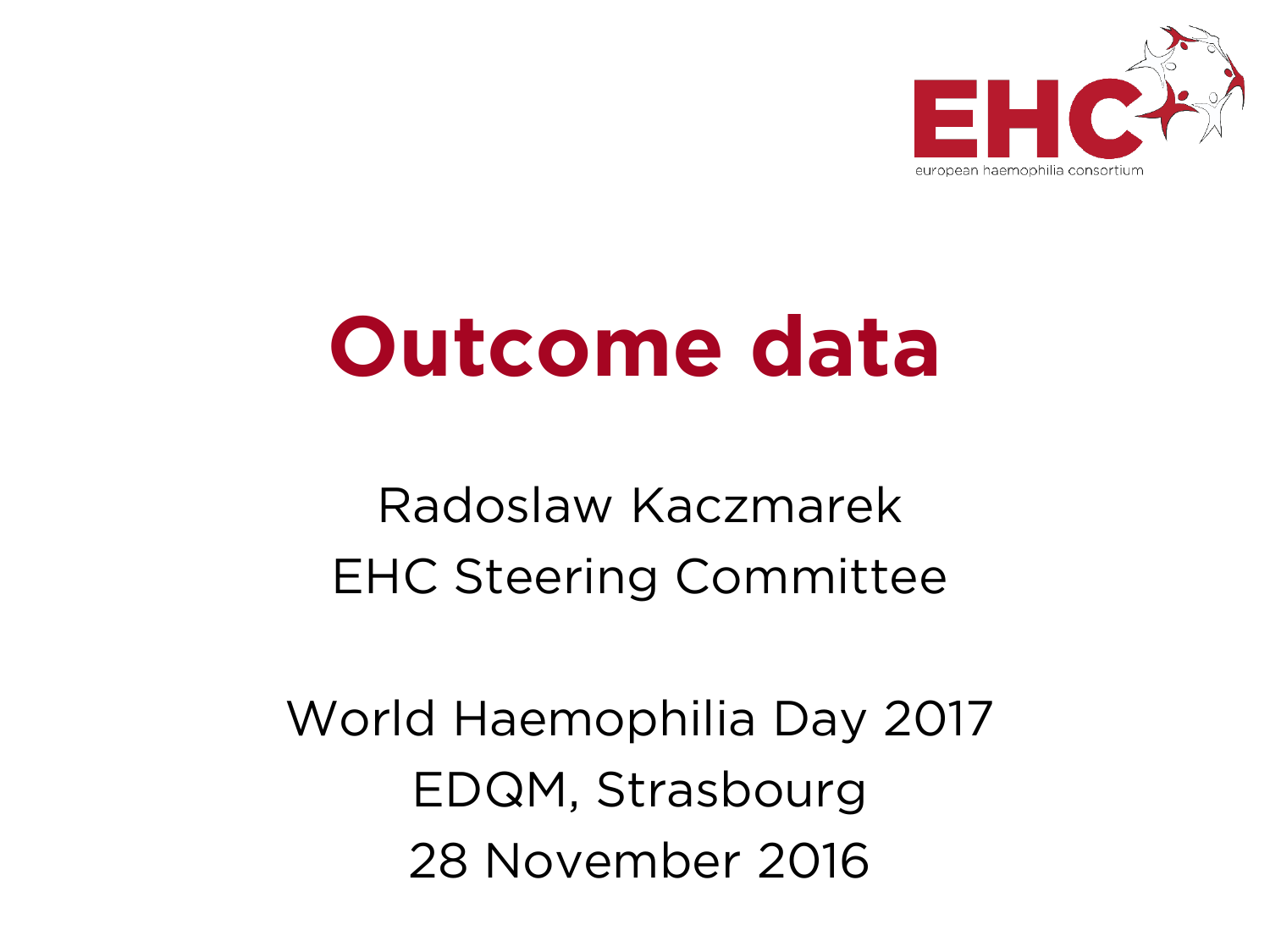### **Recommendation 10**



*Outcome data including health related quality of life should be collected with appropriate study design, e.g. annualised bleed rates (ABR), mortality, joint score and time off education or employment.*

- Adequate treatment of haemophilia is an investment
- How can we show the returns?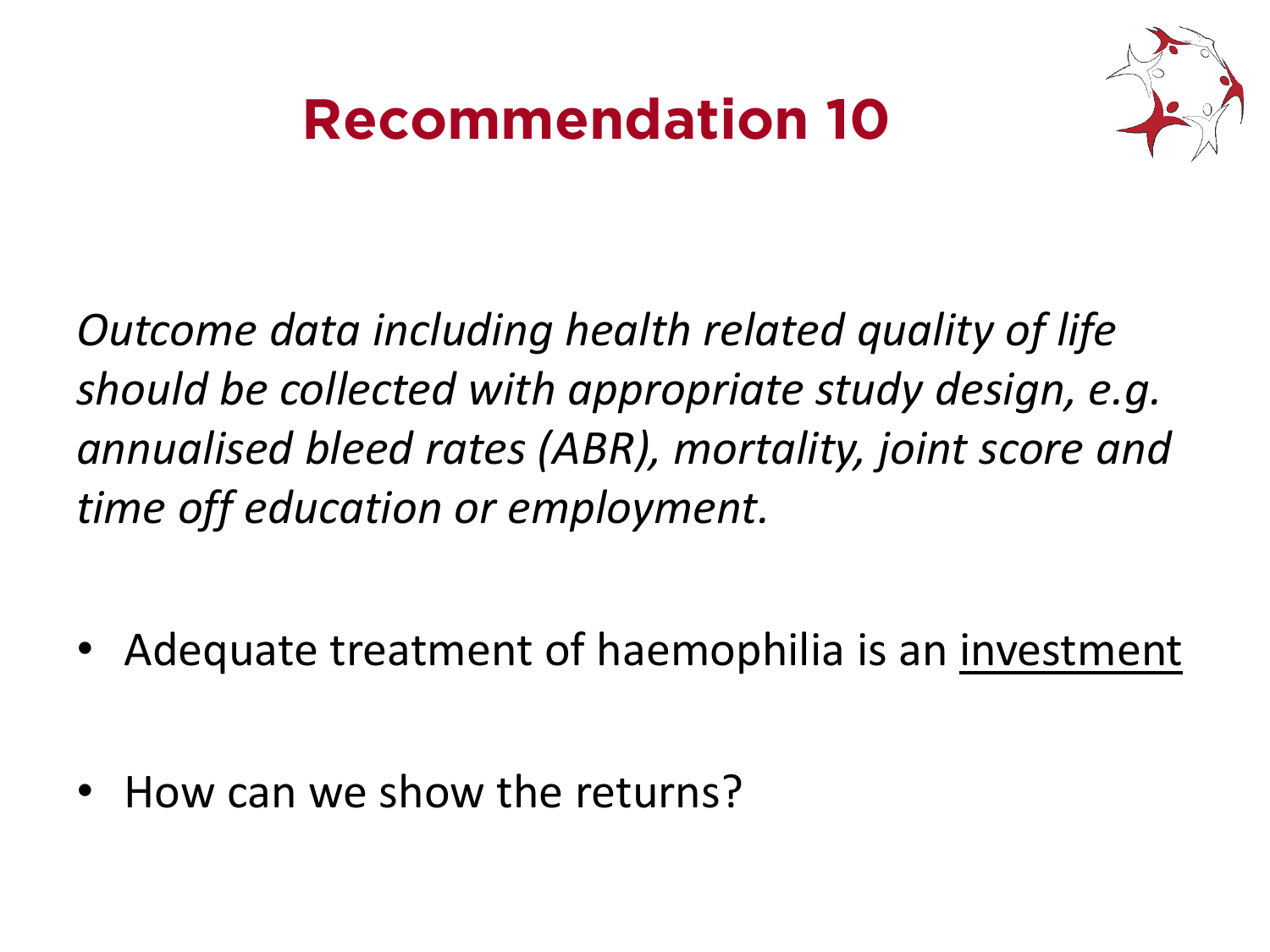## **Limitations of data collection in haemophilia**

- Haemophilia is a rare disease
- Benefits of high-quality haemophilia care are multidimensional (some hard to capture numerically)
- Ethical issues



Manco-Johnson M, Abshire T, Shapiro A, *et al. N Engl J Med.* 2007;357(6):535–44.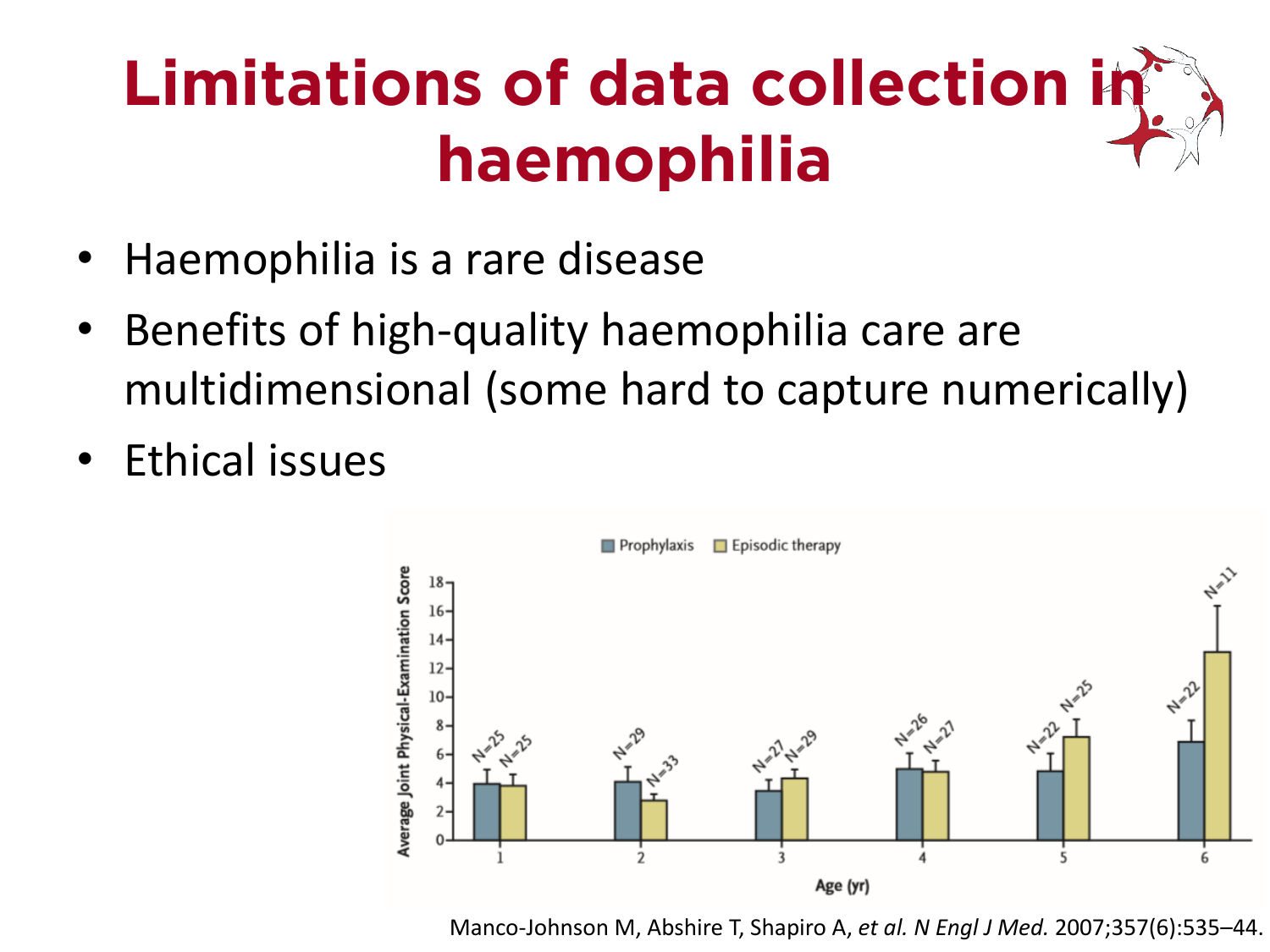## **Growing demand for outcome measures**



- In times of austerity haemophilia is a tempting target of financial scrutiny
- HTA bodies assessing haemophilia drugs and care programs often point out limited amount or lack of high-quality evidence for benefits of different interventions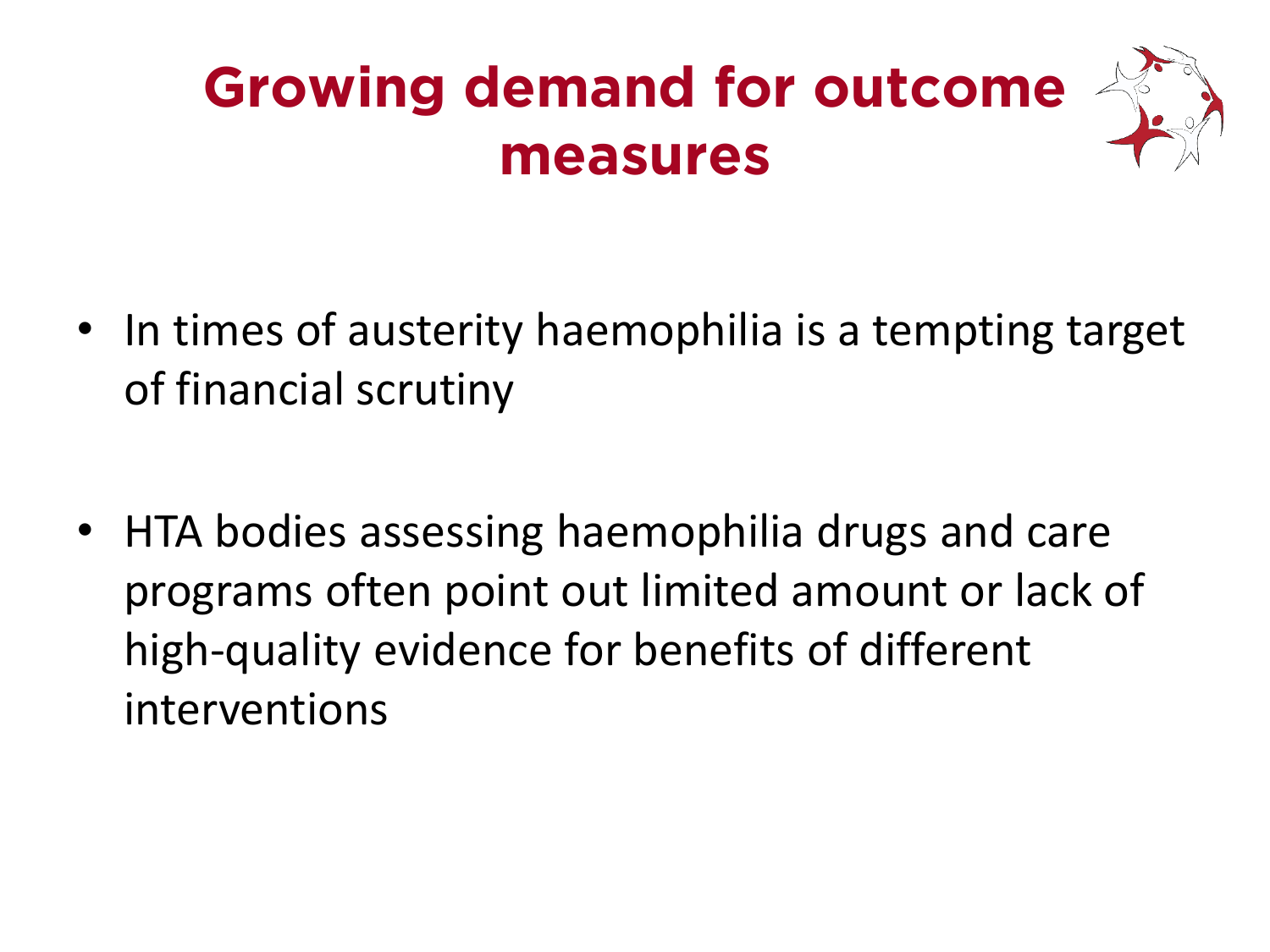## **Growing demand for outcome measures (2)**

- Common considerations:
- prophylaxis vs episodic therapy
- prophylaxis in children only vs continued into adulthood
- tertiary prophylaxis
- low, intermediate or high-dose prophylaxis
- The role of outcome measure tools (objective and patient reported outcomes)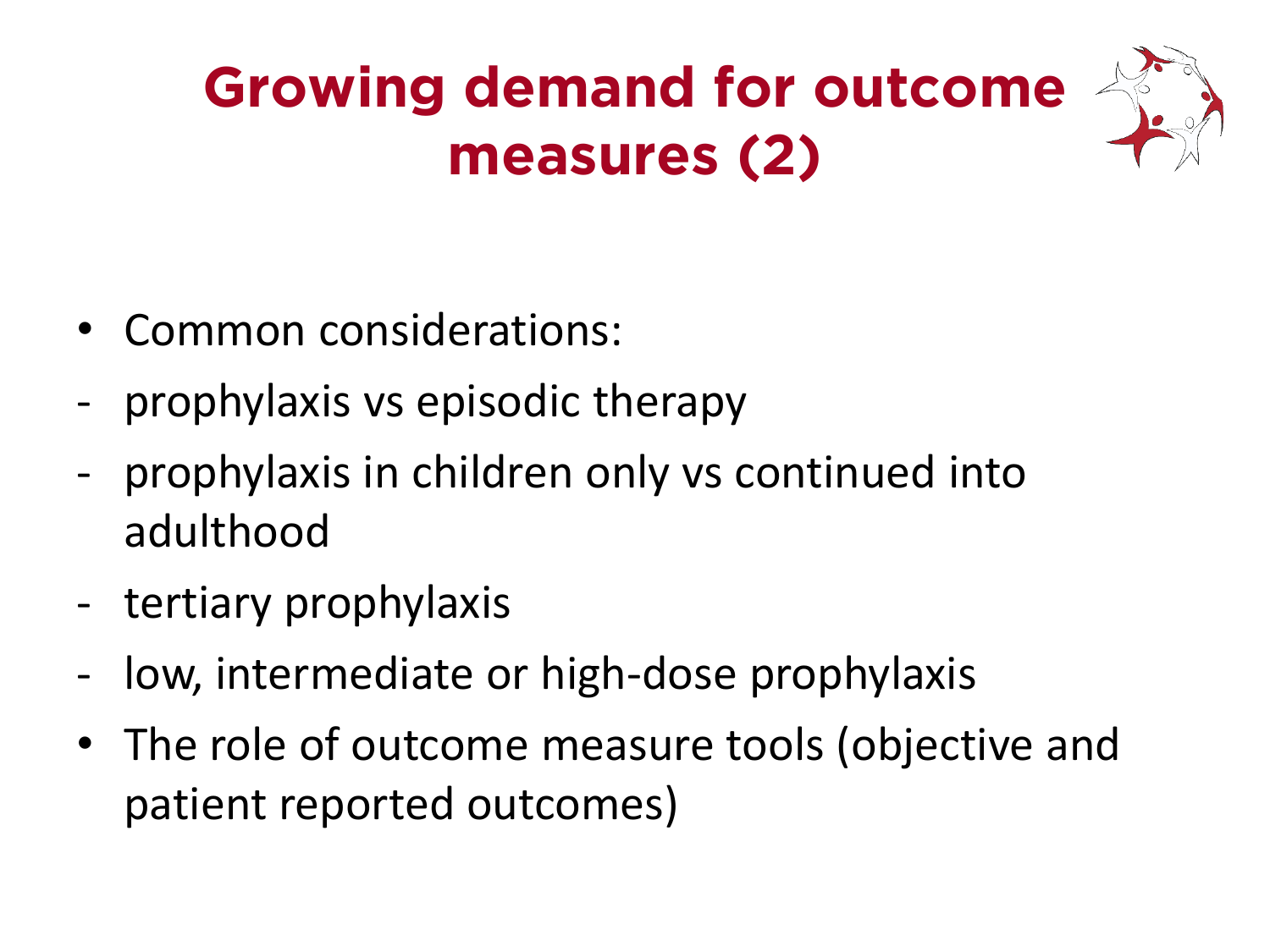## **Challenges in use of outcome measure tools**



- Objective tools desired but do not tell "the whole story"
- Different perceptions of outcome and benefit
- annual bleeding rate vs what a bleed means to an individual
- joint score vs how a damaged joint affects daily life



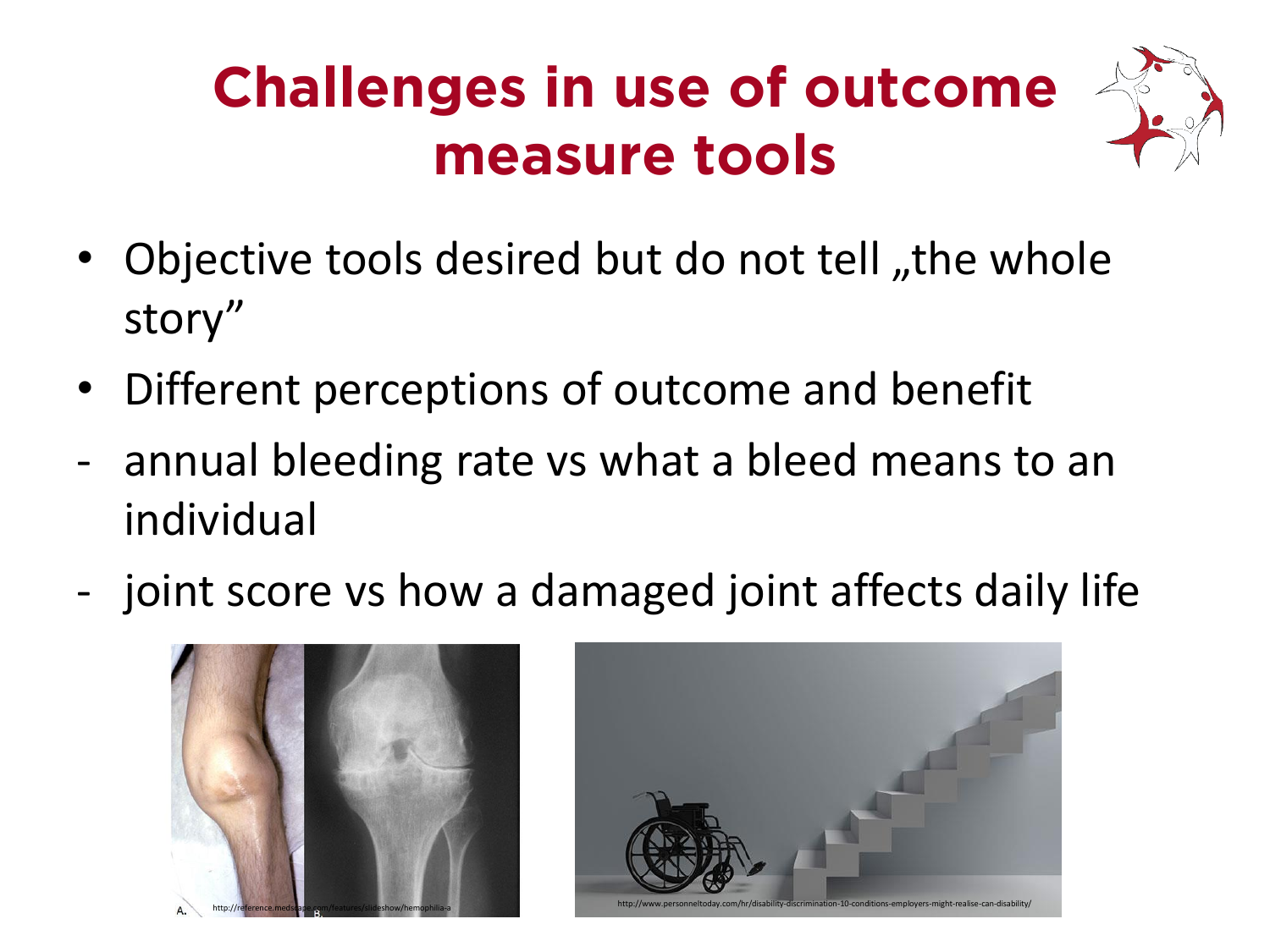## **Challenges in use of outcome measure tools (2)**



- use of painkillers
- burden to the family, anxiety
- bleeding sites are not limited to joints (dangers of soft-tissue and limb- or life-threatening bleeds)



https://ritajethani81.wordpress.com/2015/10/14/headache-causes-symptoms-home-remedies/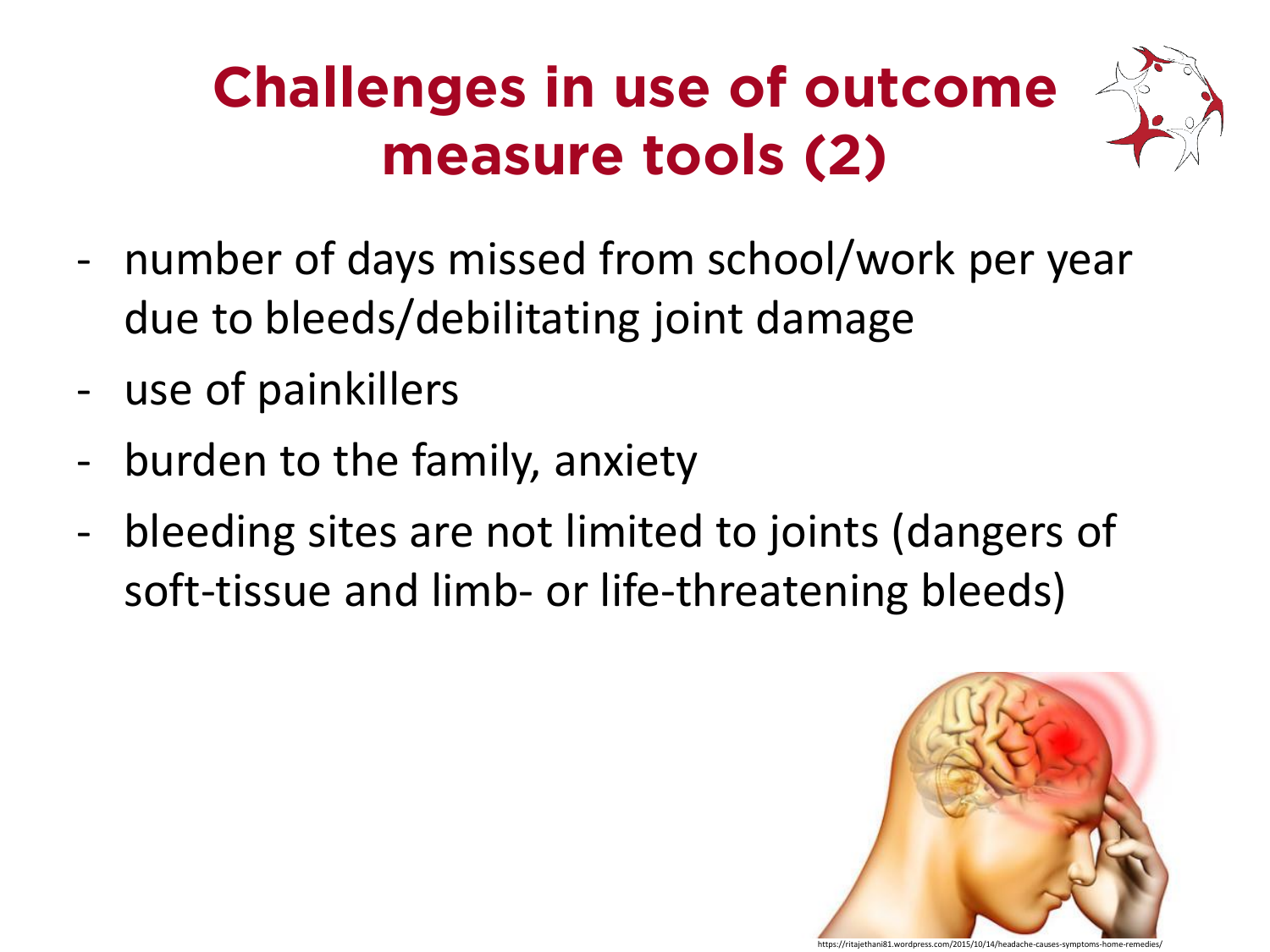## **Health-related quality of life tools**

- Tools that measure HRQoL are not flawless, but:
- bridge the scientific evidence and policy gap
- allow deeper understanding of the impact of haemophilia than objective tools alone
- engage patients as collaborators in research efforts

utra<sub>isfied</sub> eutratisfied<br>Unsatisfied<br>Very Unsatisfied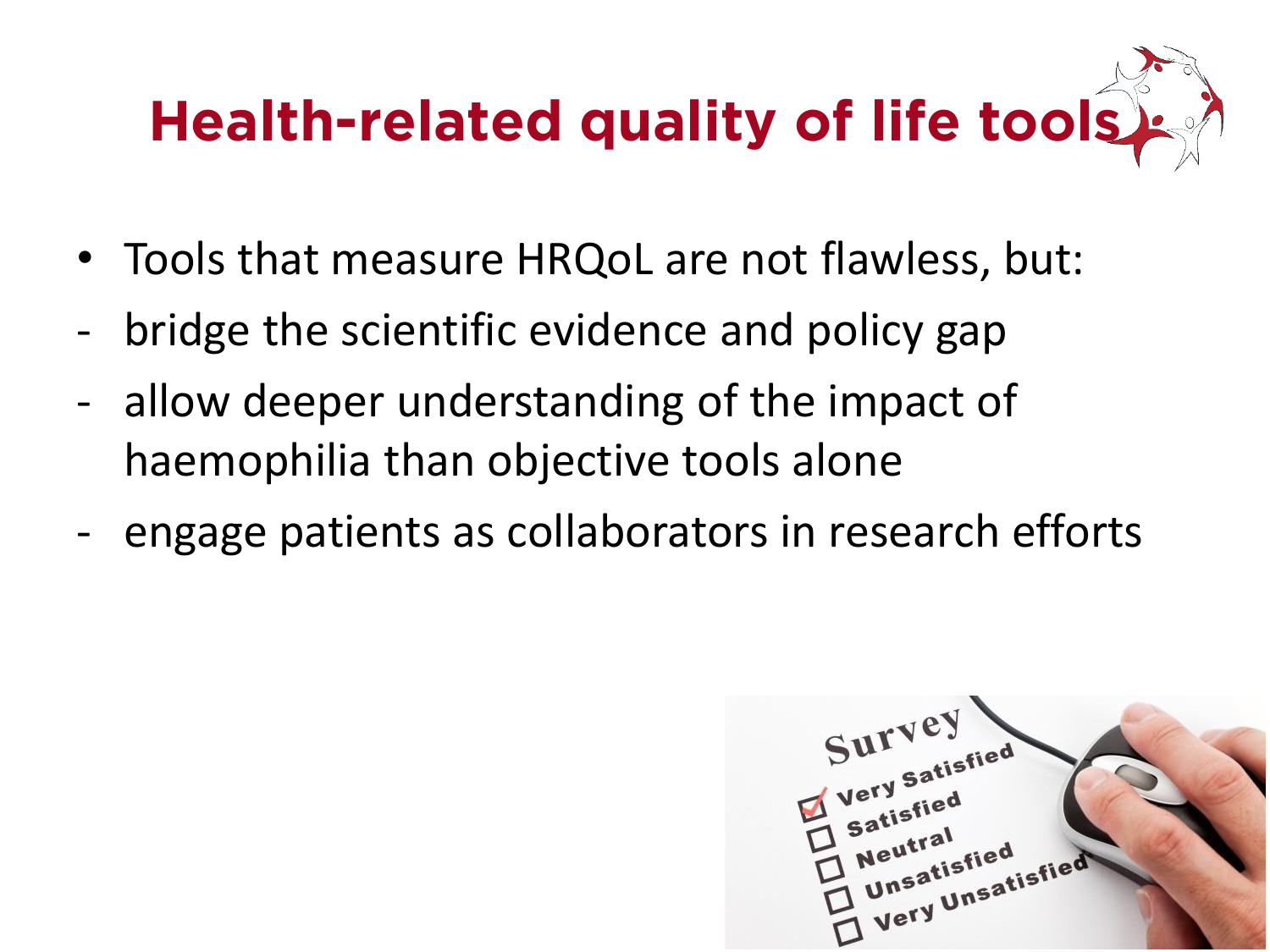## **Involvement of patients in research**

- Patients insight can improve validity of data analysis
- importance of the right definitions: "bleed is not a bleed is not a bleed"

*Bleeds were defined as any complaint requiring treatment with clotting factor concentrate. Joint bleeds were defined as bleeds located in shoulders, elbows, wrists, hips, knees or ankles.*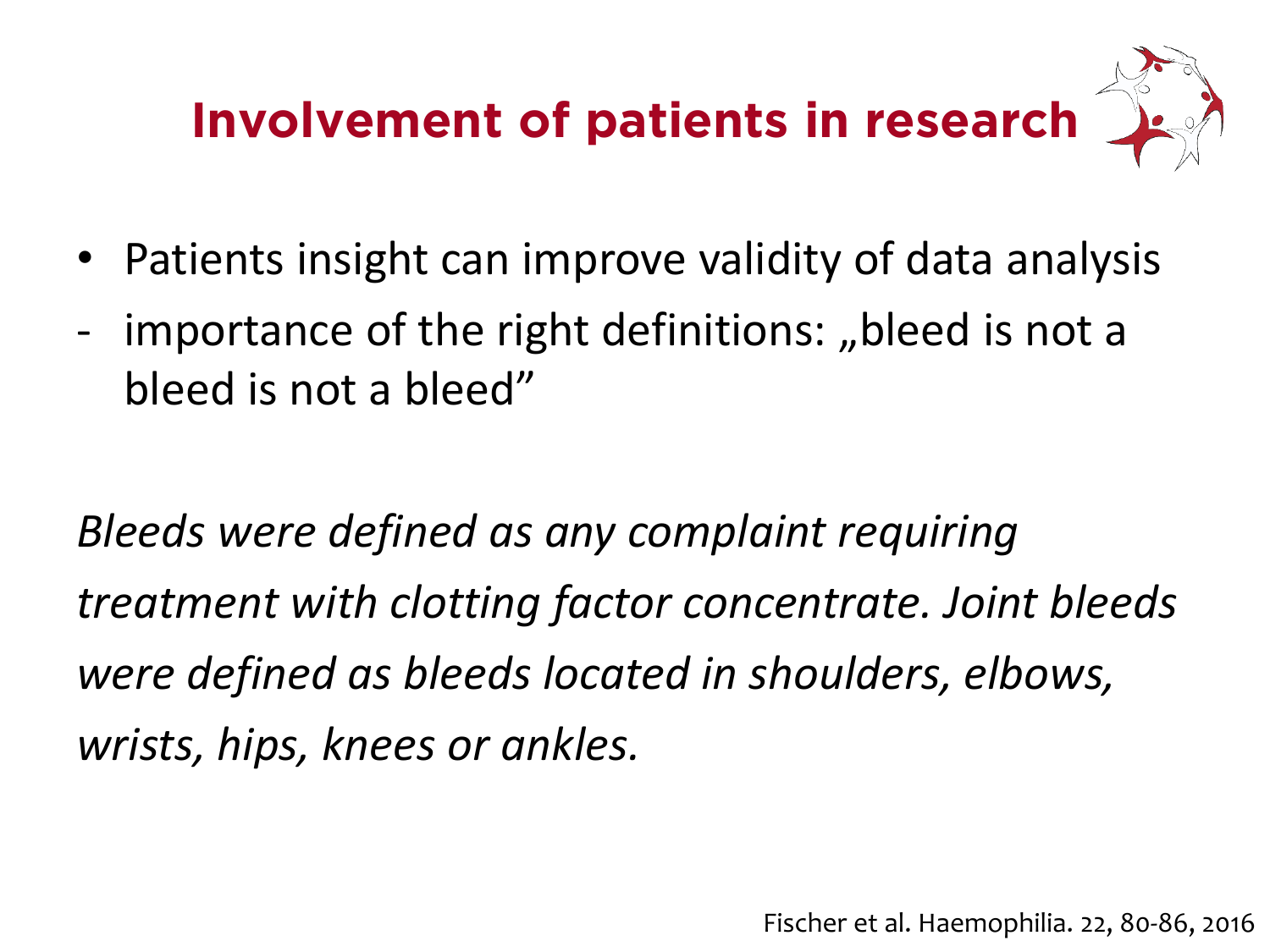

- Patients community may proactively help in data collection
- Patient-led data collection and analyses initiatives may help create advocacy tools



Fig. 1. Comparison of health utility value by the time spent on prophylaxis.

Noone et al. Haemophilia. 19, 44-50, 2013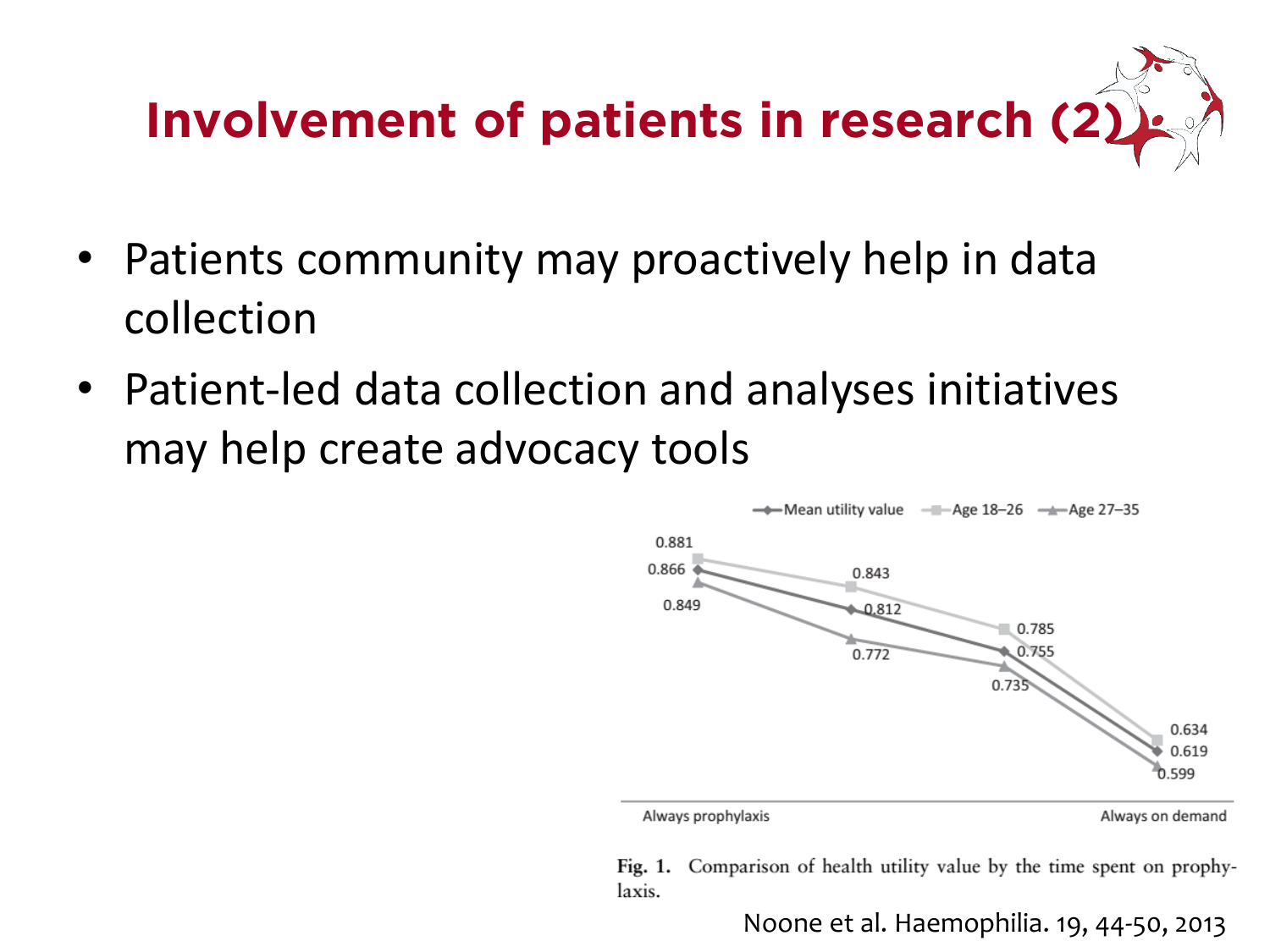# **Involvement of patients in research (3)**

• While both patients and clinicians appreciate the value of outcome measures, they have been shown to be underused in clinical settings



#### Hermans et al. Haemophilia. 1-10, 2016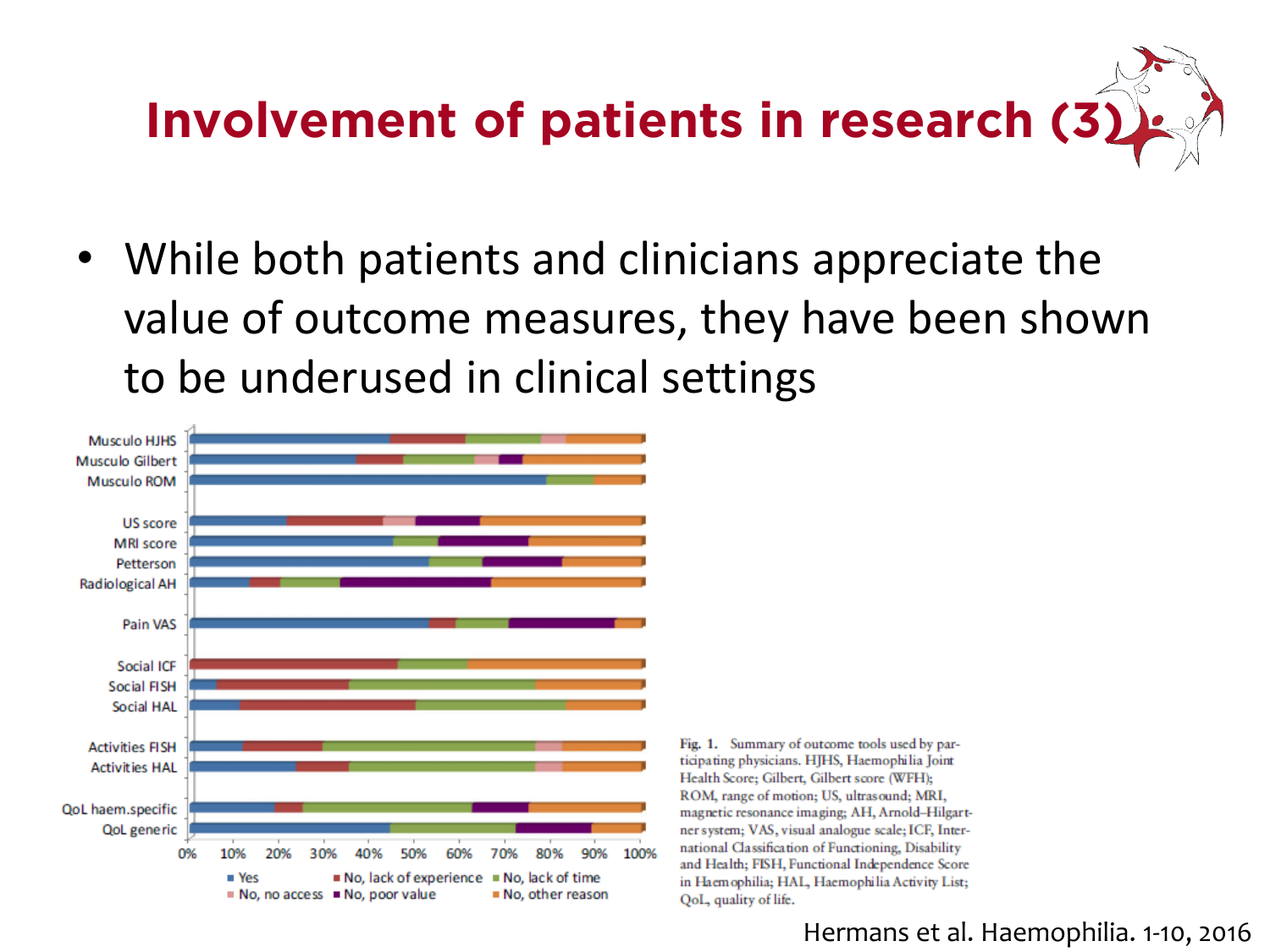## **Seeking the right approach**



- Ideally, evaluation of outcome should combine objective and self-reported instruments
- Both, objective and self-reported outcome tools may lack sensitivity and fail to correlate when comparing similar interventions (intermediate and high-dose prophy) in specific populations (everyone on early prophylaxis)

Table 4. Non-parametric correlations for self-reported outcome parameters.

| Spearman's correlations                | Annual<br>joint<br>bleeds |                          |           |                   |                                |                           |                 |                 |
|----------------------------------------|---------------------------|--------------------------|-----------|-------------------|--------------------------------|---------------------------|-----------------|-----------------|
| 5-year joint bleeds                    | 0.87                      | 5-year<br>joint<br>blœds |           |                   |                                |                           |                 |                 |
| HAL sum                                | <b>NR</b>                 | <b>NR</b>                | HAL sum   |                   |                                |                           |                 |                 |
| <b>HAL</b> upper extremities           | NR                        | <b>NR</b>                | 0.76      | HAL_upper<br>extr |                                |                           |                 |                 |
| HAL lower extremities basic            | <b>NR</b>                 | <b>NR</b>                | 0.92      | 0.61              | <b>HAL</b> lower<br>extr basic |                           |                 |                 |
| HAL_lower extremities complex          | <b>NR</b>                 | <b>NR</b>                | 0.96      | 0.66              | 0.90                           | HAL lower<br>extr complex | SF6D<br>utility | EQ5D<br>utility |
| SF36 Physical functioning              | NR                        | <b>NR</b>                | 0.43      | <b>NR</b>         | <b>NR</b>                      | NR                        | 0.73            | 0.66            |
| SF36 Physical role limitations         | <b>NR</b>                 | <b>NR</b>                | <b>NR</b> | <b>NR</b>         | <b>NR</b>                      | <b>NR</b>                 | 0.69            | 0.56            |
| SF36 Pain                              | NR                        | <b>NR</b>                | <b>NR</b> | <b>NR</b>         | <b>NR</b>                      | <b>NR</b>                 | 0.69            | 0.64            |
| SF36 General health                    | <b>NR</b>                 | <b>NR</b>                | <b>NR</b> | <b>NR</b>         | <b>NR</b>                      | <b>NR</b>                 | 0.59            | 0.48            |
| SF36 Social functioning                | <b>NR</b>                 | <b>NR</b>                | <b>NR</b> | <b>NR</b>         | <b>NR</b>                      | <b>NR</b>                 | 0.72            | 0.66            |
| <b>SF36 Emotional role limitations</b> | <b>NR</b>                 | <b>NR</b>                | <b>NR</b> | <b>NR</b>         | <b>NR</b>                      | <b>NR</b>                 | 0.50            | 0.42            |
| SF36 Mental health                     | NR                        | <b>NR</b>                | <b>NR</b> | <b>NR</b>         | <b>NR</b>                      | <b>NR</b>                 | 0.72            | 0.57            |
| <b>SF36 Vitality</b>                   | NR                        | <b>NR</b>                | <b>NR</b> | <b>NR</b>         | <b>NR</b>                      | <b>NR</b>                 | 0.58            | <b>NR</b>       |
| SF36 PCS                               | <b>NR</b>                 | <b>NR</b>                | <b>NR</b> | <b>NR</b>         | <b>NR</b>                      | <b>NR</b>                 | 0.69            | 0.67            |
| SF36 MCS                               | <b>NR</b>                 | <b>NR</b>                | NR        | <b>NR</b>         | <b>NR</b>                      | <b>NR</b>                 | 0.45            | NR              |
| SF6D Utility                           | <b>NR</b>                 | <b>NR</b>                | 0.41      | <b>NR</b>         | <b>NR</b>                      | <b>NR</b>                 | -               | 0.75            |
| <b>EO-5D Utility</b>                   | NR                        | <b>NR</b>                | NR        | <b>NR</b>         | <b>NR</b>                      | NR                        | 0.75            | -               |

NR, non-relevant (Spearman's rho <0.40).

All correlations presented are statistically significant ( $P < 0.01$ ).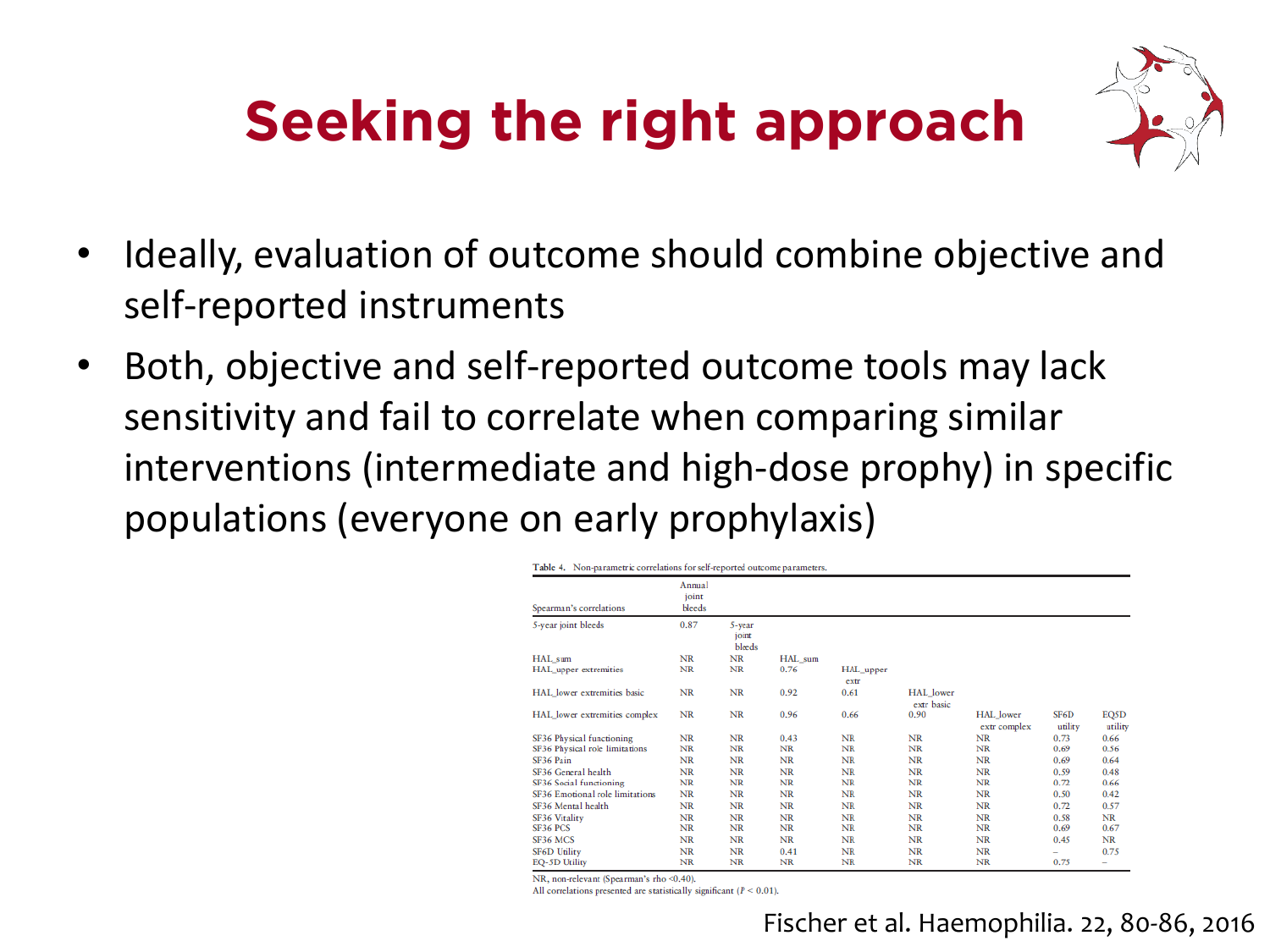## **Personalisation**



- Growing trend toward personalisation of therapy
- Personalisation of patient-reported outcomes?



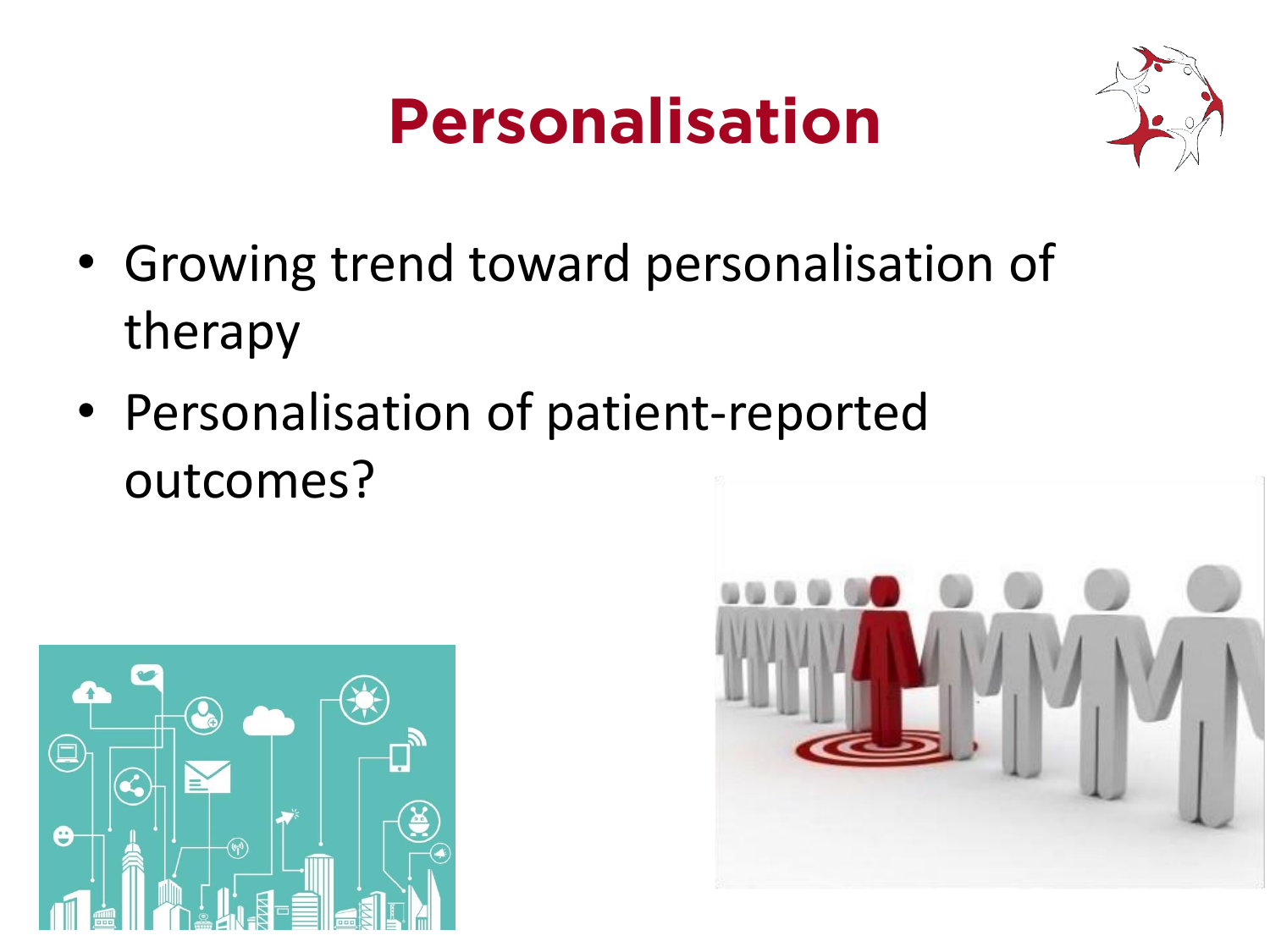## **Personalisation (2)**



• Goal attainment scaling (GAS) may overcome limitations of classical PROs and quantify even small, idiosyncratic benefits



Recht et al. Haemophilia. 22, 825-832, 2016